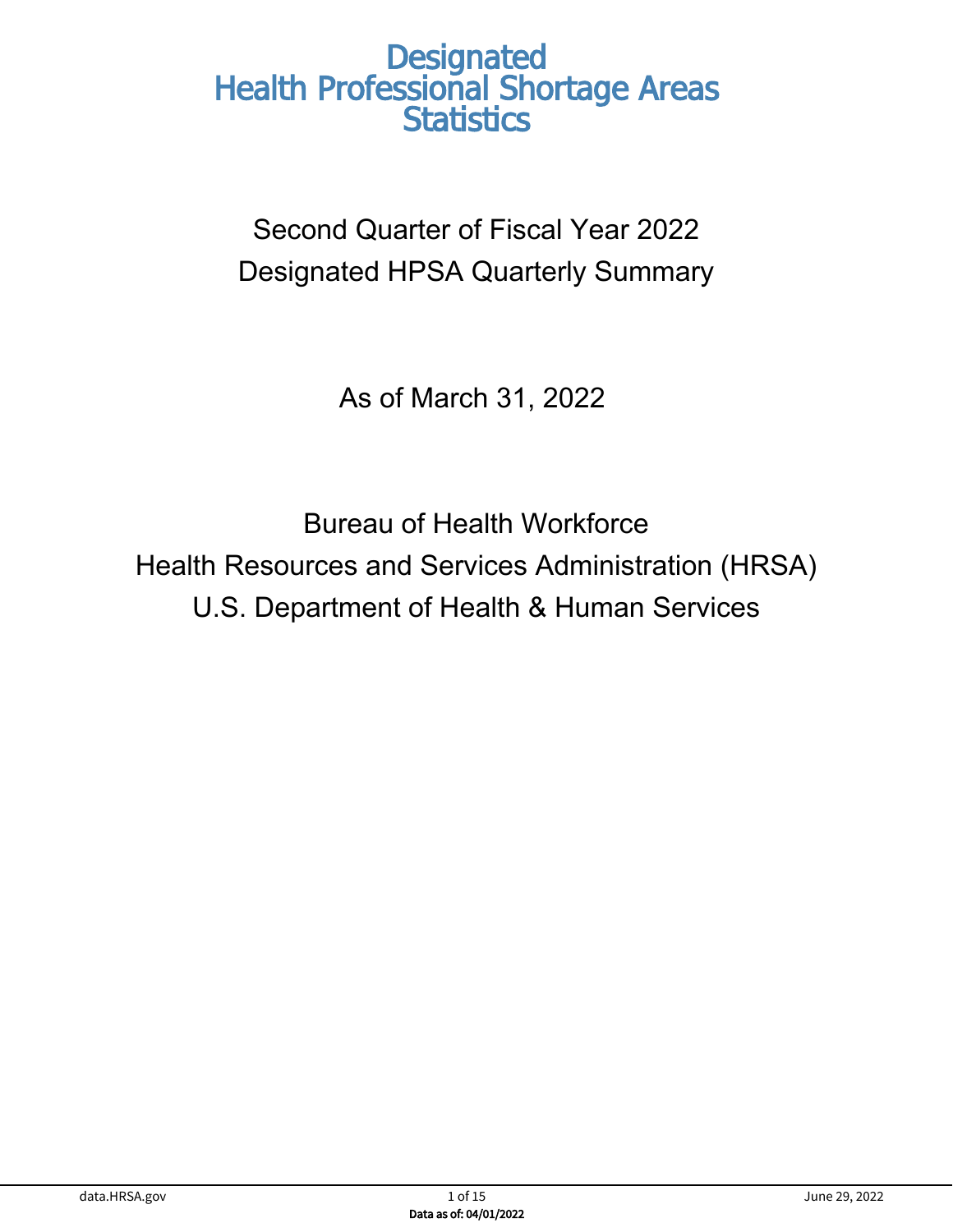#### Table 1. Health Professional Shortage Areas: Number, Population, and Additional Practitioners Needed for Geographic Areas, Population Groups, and Facilities as of March 31, 2022

|                                              | Number of<br>Designations $^{(1)}$ | Population of<br>Designated HPSAs <sup>(2)</sup> | Percent of<br>Need Met $^{(3)}$ | <b>Practitioners</b><br>Needed to<br>Remove<br><b>Designations</b> |
|----------------------------------------------|------------------------------------|--------------------------------------------------|---------------------------------|--------------------------------------------------------------------|
| <b>Primary Medical</b><br><b>HPSA Totals</b> | 7,832                              | 91,451,216                                       | 46.85 % <sup>(4)</sup>          | $16,015^{(7)}$                                                     |
| Geographic Area                              | 1,448                              | 35,431,306                                       | 61.72%                          | 4,135                                                              |
| Population Group                             | 2,107                              | 54,972,482                                       | 39.00 %                         | 11,162                                                             |
| Facility                                     | 4,277                              | 1,047,428                                        | 30.70 %                         | 718                                                                |
| <b>Dental HPSA Totals</b>                    | 6,927                              | 65,865,509                                       | 30.92 % <sup>(5)</sup>          | $11,462^{(8)}$                                                     |
| Geographic Area                              | 650                                | 13,331,901                                       | 56.08%                          | 1,319                                                              |
| <b>Population Group</b>                      | 2,083                              | 51,412,454                                       | 25.10 %                         | 9,606                                                              |
| Facility                                     | 4,194                              | 1,121,154                                        | 29.29%                          | 537                                                                |
| <b>Mental Health HPSA</b><br><b>Totals</b>   | 6,222                              | 148, 184, 108                                    | 28.00 %(6)                      | $7,420^{(9)}$                                                      |
| Geographic Area                              | 1,170                              | 97,043,487                                       | 31.94 %                         | 3,986                                                              |
| <b>Population Group</b>                      | 710                                | 49,716,938                                       | 18.10%                          | 2,883                                                              |
| Facility                                     | 4,342                              | 1,423,683                                        | 40.65%                          | 551                                                                |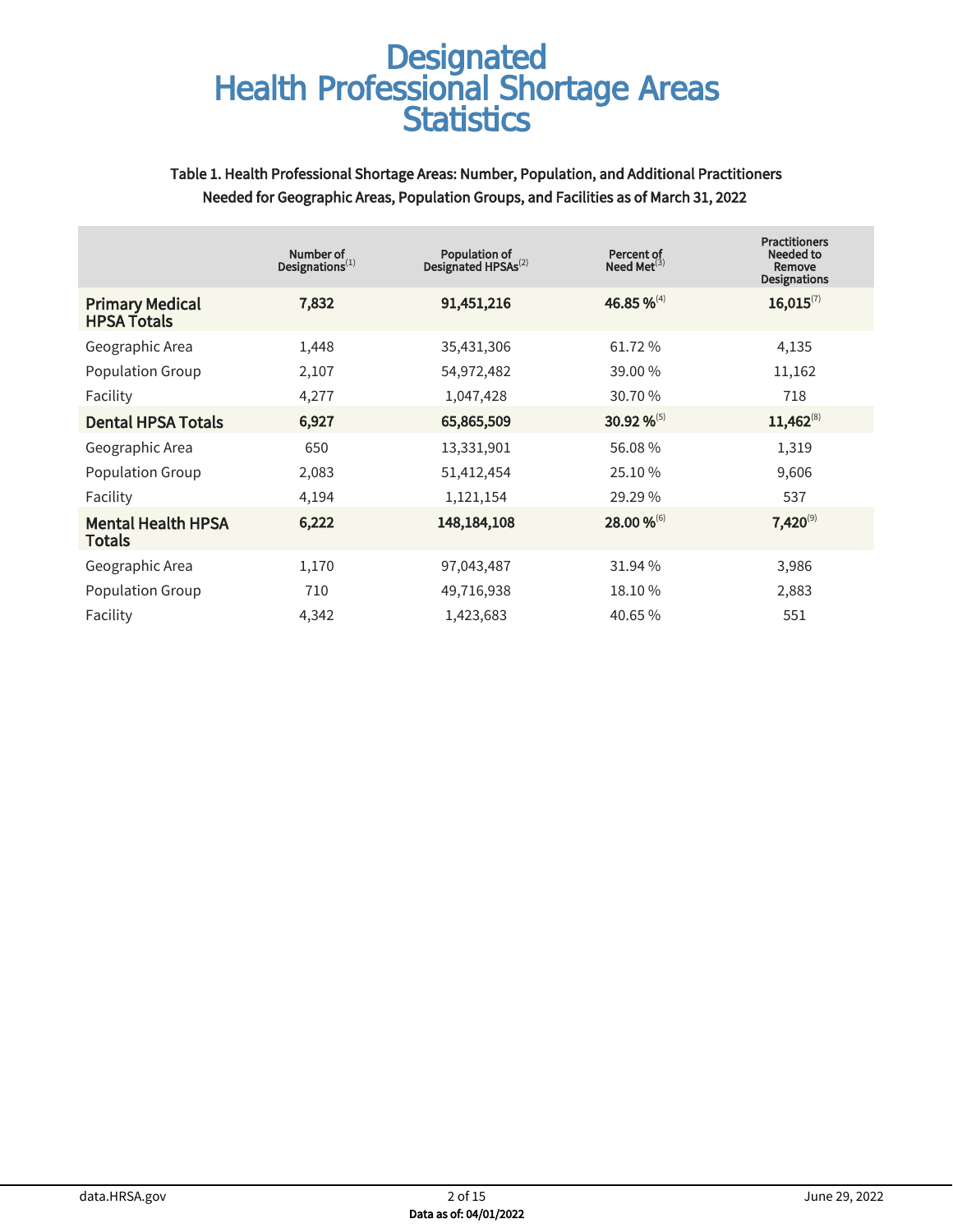#### Table 2. Health Professional Shortage Areas: Rural/Non-Rural Classification as of March 31, 2022

|                                              | Number of<br>Designations $(1)$ | Percentage<br>of All<br>Designations $^{(10)}$ | <b>Population</b><br>of Designated<br><b>HPSAs</b> | <b>Practitioners</b><br>Needed to<br>Remove<br><b>Designations</b> |
|----------------------------------------------|---------------------------------|------------------------------------------------|----------------------------------------------------|--------------------------------------------------------------------|
| <b>Primary Medical</b><br><b>HPSA Totals</b> | 7,832                           |                                                | 91,451,216                                         | 16,015                                                             |
| Rural                                        | 5,134                           | 65.55 %                                        | 30,014,579                                         | 4,887                                                              |
| Geographic Area                              | 1,104                           | 14.10%                                         | 16,969,662                                         | 1,970                                                              |
| <b>Population Group</b>                      | 1,256                           | 16.04 %                                        | 12,450,603                                         | 2,513                                                              |
| Facility                                     | 2,774                           | 35.42 %                                        | 594,314                                            | 404                                                                |
| <b>Non-Rural</b>                             | 2,312                           | 29.52 %                                        | 44,036,734                                         | 8,342                                                              |
| Geographic Area                              | 204                             | 2.60%                                          | 11,815,541                                         | 1,421                                                              |
| Population Group                             | 606                             | 7.74 %                                         | 31,768,079                                         | 6,607                                                              |
| Facility                                     | 1,502                           | 19.18%                                         | 453,114                                            | 314                                                                |
| Partially Rural(11)                          | 385                             | 4.92%                                          | 17,399,903                                         | 2,786                                                              |
| Geographic Area                              | 140                             | 1.79%                                          | 6,646,103                                          | 744                                                                |
| <b>Population Group</b>                      | 245                             | 3.13%                                          | 10,753,800                                         | 2,042                                                              |
| Unknown <sup>(12)</sup>                      | 1                               | 0.01%                                          |                                                    |                                                                    |
| Facility                                     | 1                               | $0.01\%$                                       |                                                    |                                                                    |
| <b>Dental HPSA Totals</b>                    | 6,927                           |                                                | 65,865,509                                         | 11,462                                                             |
| Rural                                        | 4,633                           | 66.88%                                         | 22,674,462                                         | 3,874                                                              |
| Geographic Area                              | 567                             | 8.19%                                          | 8,131,244                                          | 911                                                                |
| <b>Population Group</b>                      | 1,350                           | 19.49%                                         | 13,946,785                                         | 2,684                                                              |
| Facility                                     | 2,716                           | 39.21 %                                        | 596,433                                            | 279                                                                |
| <b>Non-Rural</b>                             | 2,019                           | 29.15%                                         | 30, 312, 187                                       | 5,455                                                              |
| Geographic Area                              | 46                              | 0.66%                                          | 3,050,973                                          | 230                                                                |
| <b>Population Group</b>                      | 496                             | 7.16%                                          | 26,736,493                                         | 4,967                                                              |
| Facility                                     | 1,477                           | 21.32 %                                        | 524,721                                            | 258                                                                |
| Partially Rural(11)                          | 274                             | 3.96%                                          | 12,878,860                                         | 2,133                                                              |
| Geographic Area                              | 37                              | 0.53 %                                         | 2,149,684                                          | 178                                                                |
| Population Group                             | 237                             | 3.42 %                                         | 10,729,176                                         | 1,955                                                              |
| Unknown <sup>(12)</sup>                      | $\mathbf 1$                     | 0.01%                                          |                                                    |                                                                    |
| Facility                                     | $\mathbf 1$                     | $0.01\,\%$                                     |                                                    |                                                                    |
| <b>Mental Health HPSA</b><br><b>Totals</b>   | 6,222                           |                                                | 148, 184, 108                                      | 7,420                                                              |
| Rural                                        | 3,771                           | 60.61%                                         | 35,805,847                                         | 2,056                                                              |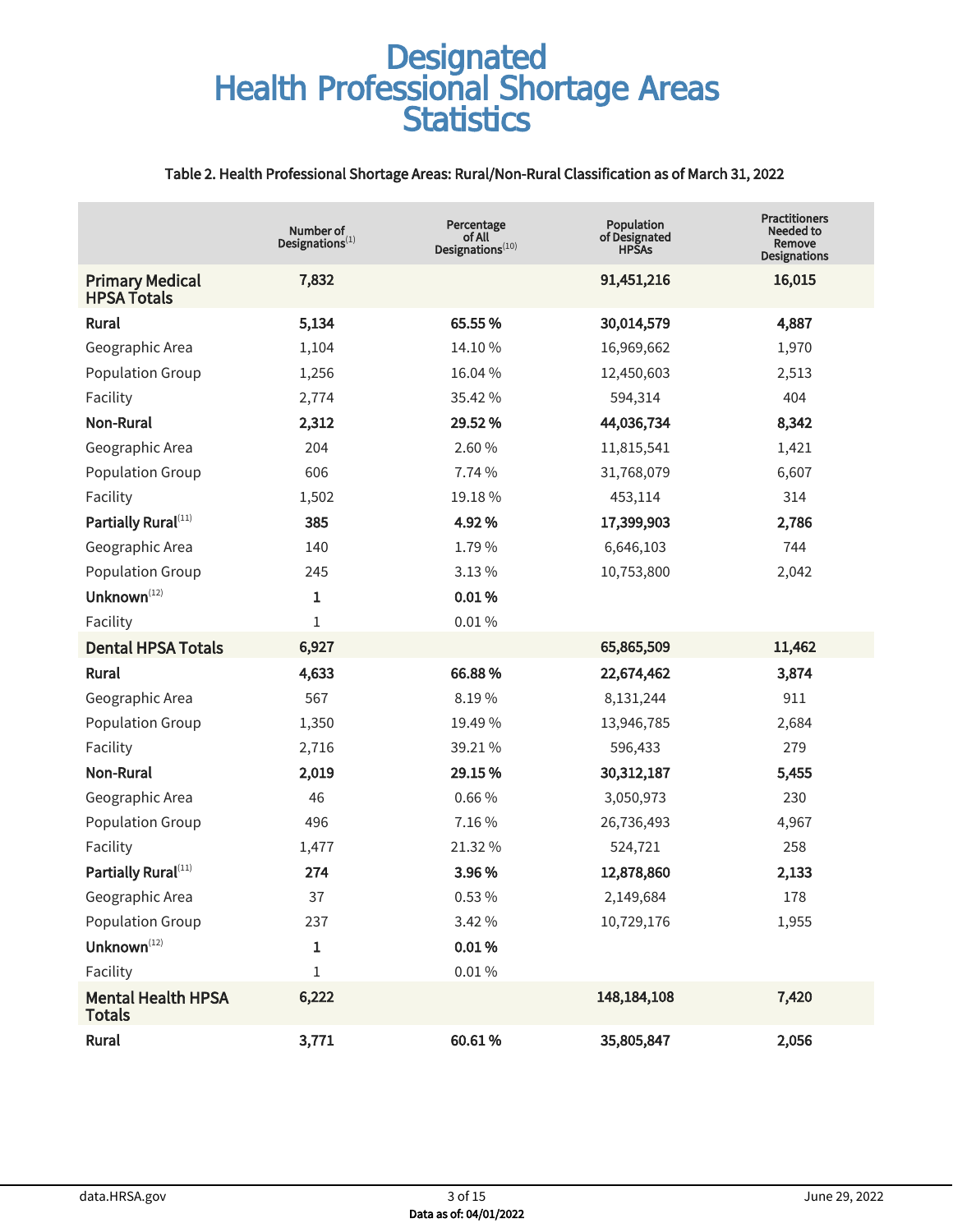|                                 | Number of<br>Designations $(1)$ | Percentage<br>of All<br>Designations <sup>(10)</sup> | <b>Population</b><br>of Designated<br><b>HPSAs</b> | <b>Practitioners</b><br>Needed to<br>Remove<br><b>Designations</b> |
|---------------------------------|---------------------------------|------------------------------------------------------|----------------------------------------------------|--------------------------------------------------------------------|
| Geographic Area                 | 762                             | 12.25 %                                              | 31,198,357                                         | 1,486                                                              |
| Population Group                | 214                             | 3.44%                                                | 3,844,877                                          | 262                                                                |
| Facility                        | 2,795                           | 44.92 %                                              | 762,613                                            | 308                                                                |
| Non-Rural                       | 2,002                           | 32.18%                                               | 50,263,642                                         | 2,673                                                              |
| Geographic Area                 | 153                             | 2.46 %                                               | 21,104,094                                         | 812                                                                |
| Population Group                | 303                             | 4.87%                                                | 28,498,478                                         | 1,618                                                              |
| Facility                        | 1,546                           | 24.85 %                                              | 661,070                                            | 243                                                                |
| Partially Rural <sup>(11)</sup> | 448                             | 7.20%                                                | 62,114,619                                         | 2,691                                                              |
| Geographic Area                 | 255                             | 4.10 %                                               | 44,741,036                                         | 1,688                                                              |
| <b>Population Group</b>         | 193                             | 3.10%                                                | 17,373,583                                         | 1,003                                                              |
| Unknown $(12)$                  | 1                               | 0.02%                                                |                                                    |                                                                    |
| Facility                        | $\mathbf{1}$                    | $0.02\%$                                             |                                                    |                                                                    |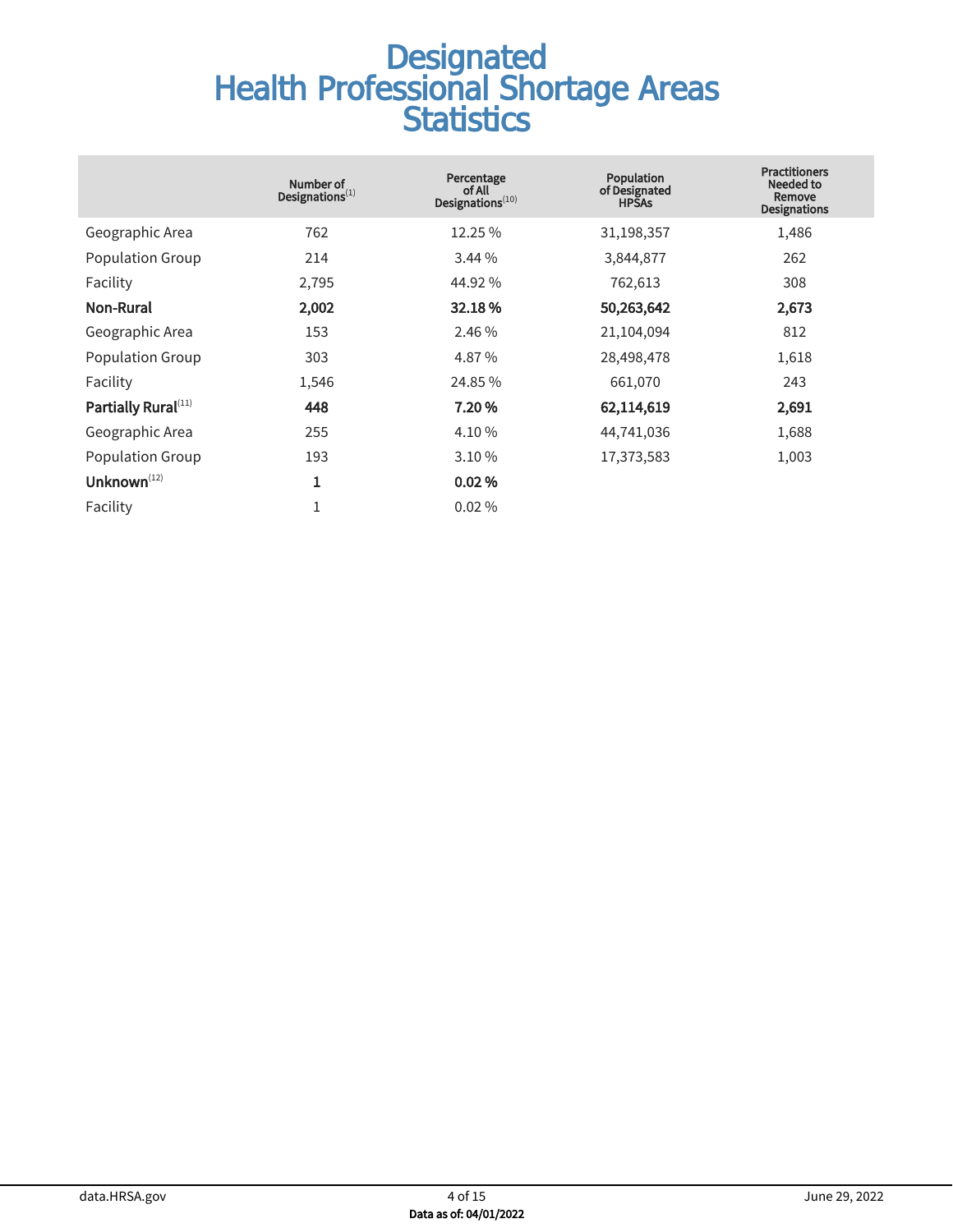#### Table 3. Primary Care Health Professional Shortage Areas, by State, as of March 31, 2022

| Primary<br>Care         | <b>Total</b><br>Designations $^{(1)}$ | Geographic<br>Area | Population<br>Group | <b>Facility</b> | Population<br>of Designated<br><b>HPSAs</b> | Percent of<br>Need Met $^{(3)}$ | <b>Practitioners</b><br>Needed to<br>Remove<br>Designations(6) |
|-------------------------|---------------------------------------|--------------------|---------------------|-----------------|---------------------------------------------|---------------------------------|----------------------------------------------------------------|
| <b>HPSA Total</b>       | 7,832                                 | 1,448              | 2,107               | 4,277           | 91,451,216                                  | 46.85%                          | 16,015                                                         |
| <b>Region 1</b>         | 242                                   | 24                 | 57                  | 161             | 1,384,819                                   | 52.91%                          | 222                                                            |
| Connecticut             | 43                                    | $\boldsymbol{0}$   | 23                  | 20              | 431,866                                     | 58.33 %                         | 61                                                             |
| Maine                   | 76                                    | 13                 | 13                  | 50              | 114,310                                     | 45.78%                          | 21                                                             |
| Massachusetts           | 65                                    | 5                  | 8                   | 52              | 511,243                                     | 40.34 %                         | 104                                                            |
| <b>New</b><br>Hampshire | 30                                    | 3                  | 8                   | 19              | 161,750                                     | 71.01%                          | 17                                                             |
| Rhode Island            | 13                                    | $\mathbf{1}$       | 3                   | 9               | 151,748                                     | 67.51%                          | 17                                                             |
| Vermont                 | 15                                    | $\overline{2}$     | $\overline{2}$      | 11              | 13,902                                      | 56.53 %                         | $\overline{2}$                                                 |
| <b>Region 2</b>         | 260                                   | 11                 | 87                  | 162             | 6,845,773                                   | 27.35 %                         | 1,680                                                          |
| New Jersey              | 37                                    | $\mathbf 0$        | $\boldsymbol{0}$    | 37              | 31,709                                      | 25.54 %                         | 24                                                             |
| New York                | 179                                   | 8                  | 70                  | 101             | 5,022,567                                   | 34.83 %                         | 1,096                                                          |
| Puerto Rico             | 39                                    | 0                  | 17                  | 22              | 1,685,900                                   | 3.14%                           | 545                                                            |
| U.S. Virgin<br>Islands  | 5                                     | 3                  | $\mathbf 0$         | $\overline{2}$  | 105,597                                     | 58.12%                          | 15                                                             |
| <b>Region 3</b>         | 492                                   | 104                | 142                 | 246             | 5,722,669                                   | 53.43%                          | 880                                                            |
| Delaware                | 11                                    | $\boldsymbol{0}$   | 4                   | $\overline{1}$  | 249,418                                     | 17.03%                          | 74                                                             |
| District of<br>Columbia | 15                                    | 3                  | 3                   | 9               | 258,715                                     | 69.48%                          | 26                                                             |
| Maryland                | 64                                    | 10                 | 35                  | 19              | 1,463,054                                   | 41.53%                          | 283                                                            |
| Pennsylvania            | 148                                   | 16                 | 28                  | 104             | 537,672                                     | 50.78%                          | 108                                                            |
| Virginia                | 141                                   | 67                 | 25                  | 49              | 2,427,873                                   | 66.39%                          | 252                                                            |
| West Virginia           | 113                                   | 8                  | 47                  | 58              | 785,937                                     | 47.47 %                         | 137                                                            |
| <b>Region 4</b>         | 1,479                                 | 292                | 563                 | 624             | 23,720,068                                  | 48.33%                          | 4,107                                                          |
| Alabama                 | 106                                   | 43                 | 20                  | 43              | 2,285,464                                   | 62.53 %                         | 286                                                            |
| Florida                 | 283                                   | 18                 | 118                 | 147             | 7,035,908                                   | 32.33 %                         | 1,630                                                          |
| Georgia                 | 245                                   | 58                 | 104                 | 83              | 3,294,245                                   | 38.85%                          | 679                                                            |
| Kentucky                | 225                                   | 58                 | $81\,$              | 86              | 1,783,964                                   | 54.52 %                         | 264                                                            |
| Mississippi             | 165                                   | 53                 | 45                  | 67              | 1,913,446                                   | 52.88%                          | 300                                                            |
| North Carolina          | 217                                   | 22                 | 98                  | 97              | 3,021,573                                   | 52.26%                          | 462                                                            |
| South<br>Carolina       | 101                                   | 15                 | 34                  | 52              | 1,989,007                                   | 69.32%                          | 207                                                            |
| Tennessee               | 137                                   | 25                 | 63                  | 49              | 2,396,461                                   | 65.12%                          | 279                                                            |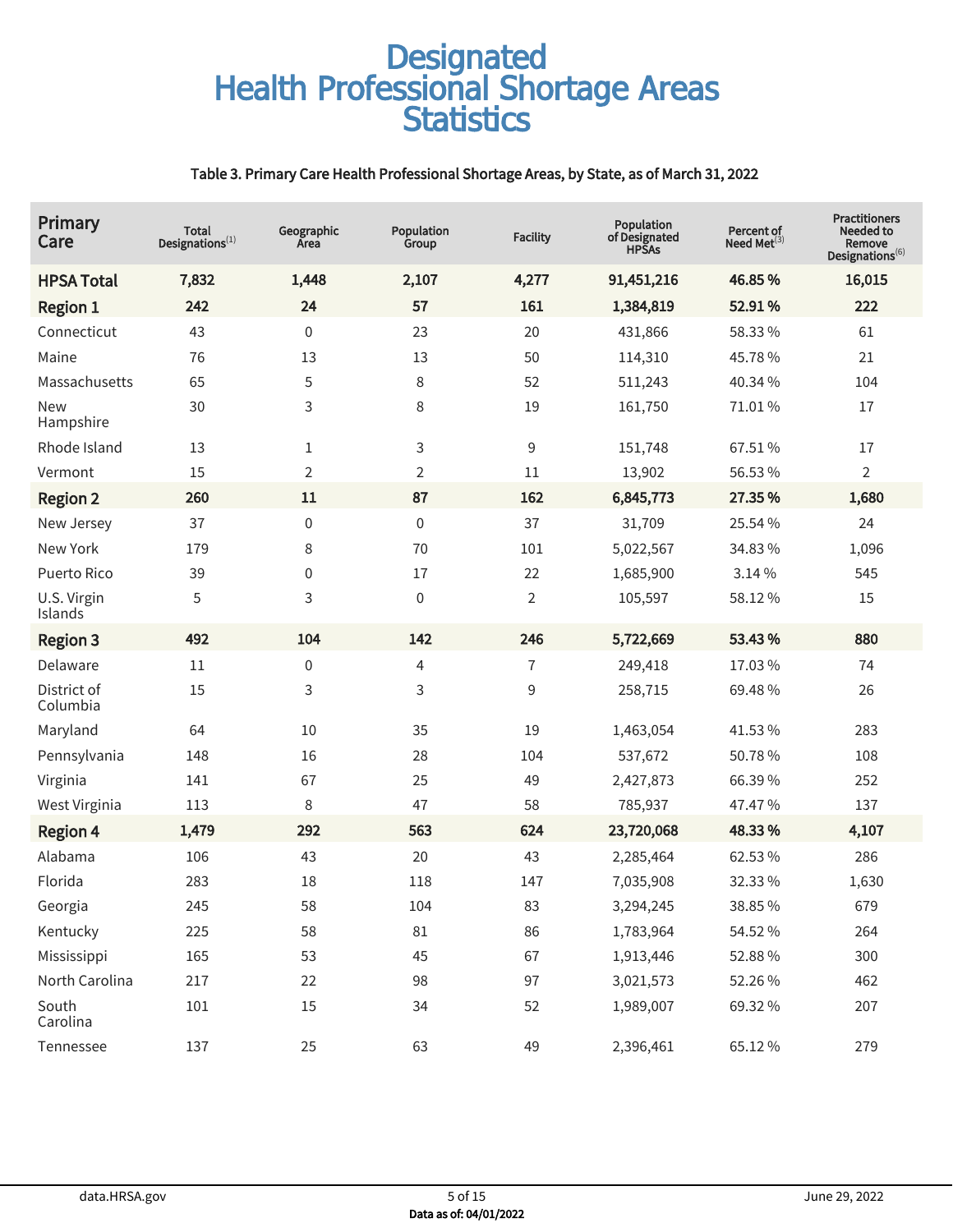| Primary<br>Care   | <b>Total</b><br>Designations $^{(1)}$ | Geographic<br>Area | Population<br>Group | <b>Facility</b> | Population<br>of Designated<br><b>HPSAs</b> | Percent of<br>Need Met $^{(3)}$ | <b>Practitioners</b><br>Needed to<br>Remove<br>$\mathsf{Designations}^{(6)}$ |
|-------------------|---------------------------------------|--------------------|---------------------|-----------------|---------------------------------------------|---------------------------------|------------------------------------------------------------------------------|
| <b>Region 5</b>   | 1,205                                 | 230                | 330                 | 645             | 14,427,734                                  | 54.47%                          | 2,126                                                                        |
| Illinois          | 271                                   | 44                 | 89                  | 138             | 3,582,940                                   | 49.89%                          | 575                                                                          |
| Indiana           | 124                                   | 40                 | 32                  | 52              | 2,344,036                                   | 68.86%                          | 235                                                                          |
| Michigan          | 288                                   | 23                 | 75                  | 190             | 3,407,639                                   | 49.92 %                         | 565                                                                          |
| Minnesota         | 210                                   | 55                 | 49                  | 106             | 1,504,268                                   | 56.22 %                         | 206                                                                          |
| Ohio              | 175                                   | 43                 | 37                  | 95              | 2,086,208                                   | 48.46%                          | 352                                                                          |
| Wisconsin         | 137                                   | 25                 | 48                  | 64              | 1,502,643                                   | 60.32 %                         | 193                                                                          |
| <b>Region 6</b>   | 1,008                                 | 266                | 283                 | 459             | 13,476,498                                  | 54.74%                          | 1,979                                                                        |
| Arkansas          | 101                                   | 18                 | 43                  | 40              | 659,319                                     | 54.34 %                         | 105                                                                          |
| Louisiana         | 176                                   | 49                 | 36                  | 91              | 2,588,942                                   | 64.58%                          | 296                                                                          |
| <b>New Mexico</b> | 110                                   | 28                 | 13                  | 69              | 1,298,005                                   | 38.78%                          | 254                                                                          |
| Oklahoma          | 189                                   | 17                 | 73                  | 99              | 1,461,114                                   | 39.62 %                         | 297                                                                          |
| Texas             | 432                                   | 154                | 118                 | 160             | 7,469,118                                   | 57.19%                          | 1,027                                                                        |
| <b>Region 7</b>   | 747                                   | 69                 | 203                 | 475             | 3,489,751                                   | 29.12%                          | 800                                                                          |
| lowa              | 134                                   | 25                 | 32                  | 77              | 646,831                                     | 48.79%                          | 105                                                                          |
| Kansas            | 186                                   | 18                 | 68                  | 100             | 812,050                                     | 51.16%                          | 129                                                                          |
| Missouri          | 338                                   | 12                 | 103                 | 223             | 1,955,165                                   | 13.84 %                         | 551                                                                          |
| Nebraska          | 89                                    | 14                 | $\mathbf 0$         | 75              | 75,705                                      | 25.73%                          | 15                                                                           |
| <b>Region 8</b>   | 582                                   | 176                | 133                 | 273             | 3,337,153                                   | 44.89%                          | 606                                                                          |
| Colorado          | 126                                   | 27                 | 45                  | 54              | 1,207,400                                   | 40.40%                          | 253                                                                          |
| Montana           | 147                                   | 27                 | 37                  | 83              | 494,937                                     | 40.44 %                         | 94                                                                           |
| North Dakota      | 90                                    | 46                 | 4                   | 40              | 224,109                                     | 30.54 %                         | 49                                                                           |
| South Dakota      | 105                                   | 41                 | 24                  | 40              | 309,479                                     | 37.93 %                         | 56                                                                           |
| Utah              | 68                                    | 16                 | 18                  | 34              | 914,695                                     | 57.14%                          | 130                                                                          |
| Wyoming           | 46                                    | 19                 | 5                   | 22              | 186,533                                     | 55.47 %                         | 24                                                                           |
| <b>Region 9</b>   | 1,016                                 | 201                | 168                 | 647             | 13,078,246                                  | 42.71%                          | 2,459                                                                        |
| Arizona           | 238                                   | 53                 | 54                  | 131             | 3,185,244                                   | 37.20%                          | 653                                                                          |
| California        | 652                                   | 120                | 97                  | 435             | 7,914,292                                   | 46.16%                          | 1,407                                                                        |
| Hawaii            | 32                                    | 4                  | $\boldsymbol{0}$    | 28              | 519,059                                     | 43.50 %                         | 87                                                                           |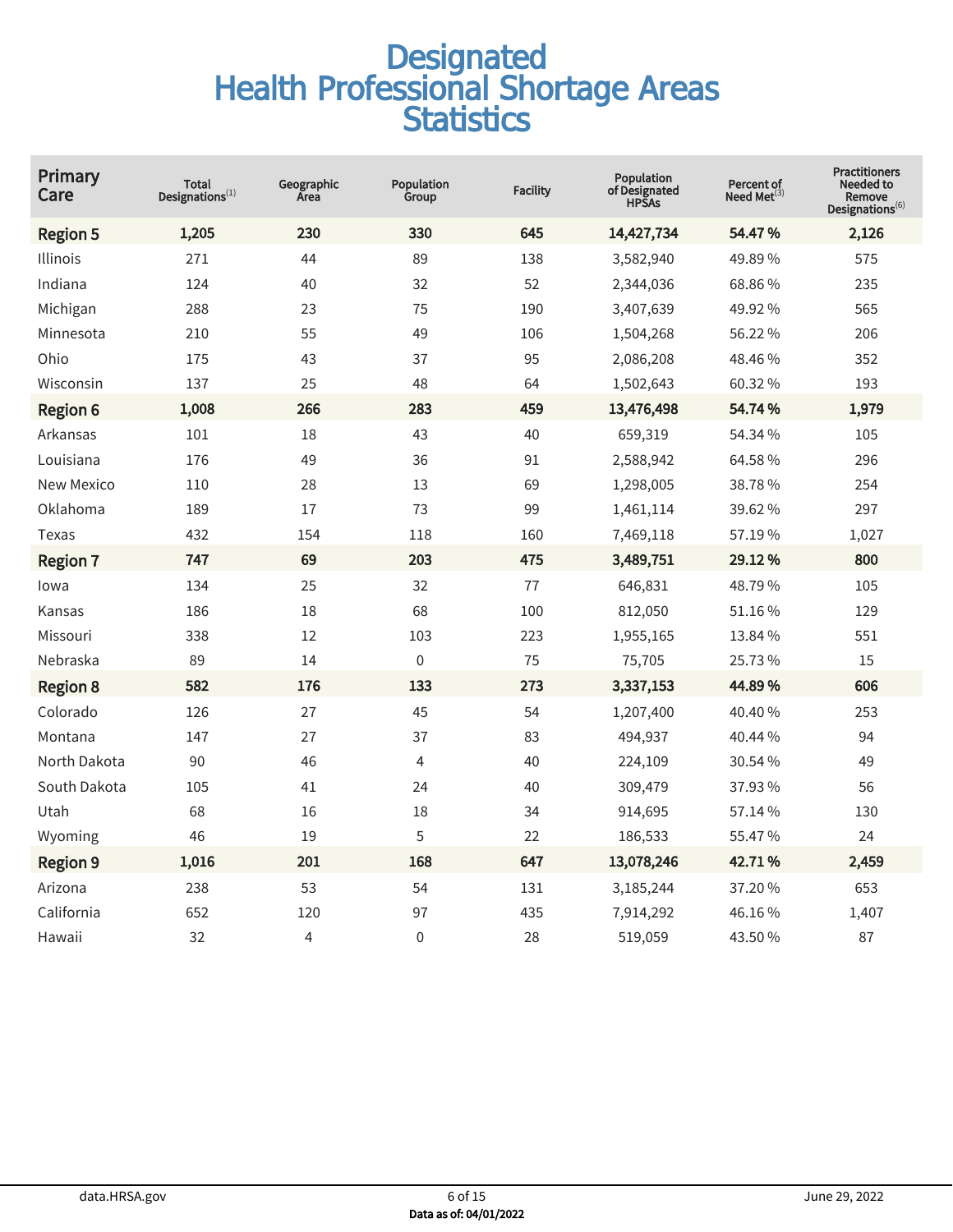| Primary<br>Care                      | <b>Total</b><br>Designations $^{(1)}$ | Geographic<br>Area | Population<br>Group | <b>Facility</b> | <b>Population</b><br>of Designated<br><b>HPSAs</b> | Percent of<br>Need Met $^{(3)}$ | <b>Practitioners</b><br>Needed to<br>Remove<br>Designations $^{(6)}$ |
|--------------------------------------|---------------------------------------|--------------------|---------------------|-----------------|----------------------------------------------------|---------------------------------|----------------------------------------------------------------------|
| Nevada                               | 74                                    | 17                 | 15                  | 42              | 1,106,399                                          | 42.23%                          | 212                                                                  |
| American<br>Samoa                    | $\overline{2}$                        | $\mathbf{1}$       | 0                   | 1               | 55,009                                             | 5.45 %                          | 17                                                                   |
| Federated<br>States of<br>Micronesia | 8                                     | 3                  | $1\,$               | 4               | 99,673                                             | 0.00%                           | 34                                                                   |
| Guam                                 | 4                                     | $\mathbf 0$        | $\mathbf{1}$        | 3               | 71,615                                             | 14.47%                          | 21                                                                   |
| Marshall<br>Islands                  | $\overline{2}$                        | $\mathbf{1}$       | 0                   | 1               | 53,158                                             | 0.00%                           | 18                                                                   |
| Northern<br>Mariana<br>Islands       | $\overline{2}$                        | $\mathbf{1}$       | 0                   | 1               | 53,890                                             | 81.81%                          | 3                                                                    |
| Republic of<br>Palau                 | $\overline{2}$                        | $\mathbf{1}$       | $\mathbf 0$         | 1               | 19,907                                             | 0.00%                           | $\overline{1}$                                                       |
| <b>Region 10</b>                     | 801                                   | 75                 | 141                 | 585             | 5,968,505                                          | 40.38%                          | 1,156                                                                |
| Alaska                               | 317                                   | 16                 | 8                   | 293             | 282,483                                            | 23.73%                          | 69                                                                   |
| Idaho                                | 101                                   | 13                 | 33                  | 55              | 571,646                                            | 49.29%                          | 98                                                                   |
| Oregon                               | 167                                   | 13                 | 47                  | 107             | 1,572,823                                          | 63.16%                          | 196                                                                  |
| Washington                           | 216                                   | 33                 | 53                  | 130             | 3,541,553                                          | 29.59%                          | 793                                                                  |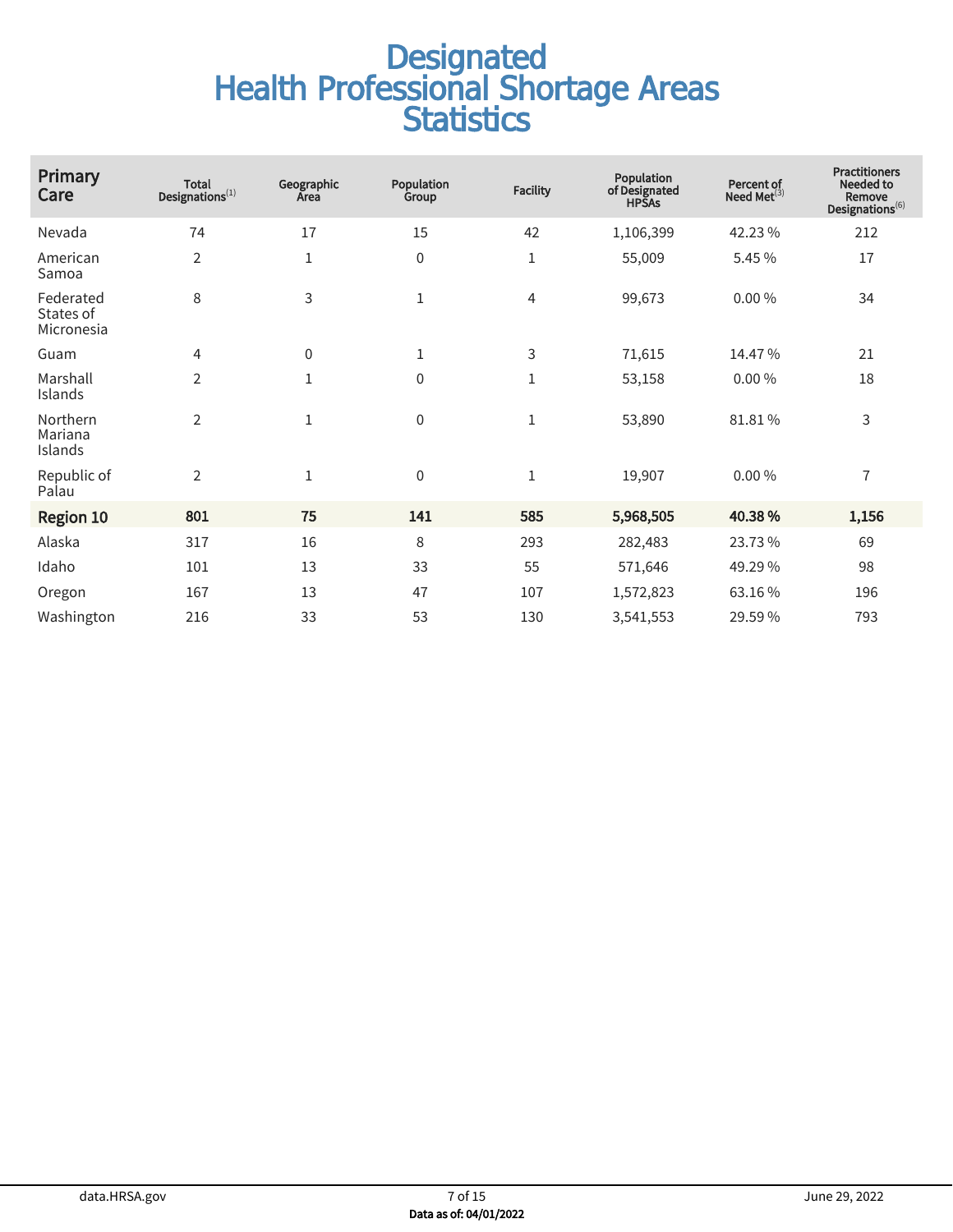#### Table 4. Dental Health Professional Shortage Areas, by State, as of March 31, 2022

| Dental<br>Health        | Total<br>Designations $^{(1)}$ | Geographic<br>Area | Population<br>Group | <b>Facility</b> | Population<br>of Designated<br><b>HPSAs</b> | Percent of<br>Need Met $(4)$ | <b>Practitioners</b><br>Needed to<br>Remove<br>Designations $^{(7)}$ |
|-------------------------|--------------------------------|--------------------|---------------------|-----------------|---------------------------------------------|------------------------------|----------------------------------------------------------------------|
| <b>HPSA Total</b>       | 6,927                          | 650                | 2,083               | 4,194           | 65,865,509                                  | 30.92%                       | 11,462                                                               |
| <b>Region 1</b>         | 239                            | 19                 | 60                  | 160             | 1,302,497                                   | 35.62%                       | 211                                                                  |
| Connecticut             | 39                             | $\boldsymbol{0}$   | 19                  | 20              | 396,404                                     | 0.00%                        | 101                                                                  |
| Maine                   | 92                             | 14                 | 29                  | 49              | 363,874                                     | 30.42 %                      | 58                                                                   |
| Massachusetts           | 59                             | 3                  | 4                   | 52              | 323,972                                     | 76.39%                       | 20                                                                   |
| <b>New</b><br>Hampshire | 22                             | 0                  | 3                   | 19              | 28,328                                      | 23.16%                       | 7                                                                    |
| Rhode Island            | 13                             | 0                  | 4                   | 9               | 160,491                                     | 43.63%                       | 23                                                                   |
| Vermont                 | 14                             | 2                  | 1                   | 11              | 29,428                                      | 53.66%                       | $\overline{2}$                                                       |
| <b>Region 2</b>         | 198                            | 3                  | 46                  | 149             | 3,333,379                                   | 18.54 %                      | 698                                                                  |
| New Jersey              | 36                             | $\mathbf 0$        | 0                   | 36              | 42,884                                      | 39.83 %                      | 19                                                                   |
| New York                | 134                            | $\mathbf 0$        | 46                  | 88              | 3,175,913                                   | 17.31%                       | 658                                                                  |
| Puerto Rico             | 24                             | $\mathbf{1}$       | 0                   | 23              | 12,965                                      | 16.56 %                      | 4                                                                    |
| U.S. Virgin<br>Islands  | 4                              | 2                  | 0                   | $\overline{2}$  | 101,617                                     | 33.50 %                      | 17                                                                   |
| <b>Region 3</b>         | 468                            | 44                 | 188                 | 236             | 6,241,983                                   | 32.60%                       | 1,046                                                                |
| Delaware                | 13                             | $\boldsymbol{0}$   | 6                   | $\overline{1}$  | 381,534                                     | 4.98%                        | 97                                                                   |
| District of<br>Columbia | 12                             | 0                  | 2                   | 10              | 82,914                                      | 2.41%                        | 21                                                                   |
| Maryland                | 52                             | 14                 | 20                  | 18              | 1,665,536                                   | 34.92 %                      | 244                                                                  |
| Pennsylvania            | 159                            | $\overline{2}$     | 57                  | 100             | 1,980,988                                   | 36.33%                       | 337                                                                  |
| Virginia                | 120                            | 18                 | 56                  | 46              | 1,325,326                                   | 37.11%                       | 204                                                                  |
| West Virginia           | 112                            | 10                 | 47                  | 55              | 805,685                                     | 28.62%                       | 143                                                                  |
| <b>Region 4</b>         | 1,284                          | 129                | 573                 | 582             | 20,099,717                                  | 26.19%                       | 3,757                                                                |
| Alabama                 | 84                             | 0                  | 43                  | 41              | 1,828,616                                   | 20.56 %                      | 376                                                                  |
| Florida                 | 256                            | 4                  | 106                 | 146             | 5,705,709                                   | 14.14 %                      | 1,268                                                                |
| Georgia                 | 189                            | 37                 | 94                  | 58              | 2,153,531                                   | 18.14%                       | 442                                                                  |
| Kentucky                | 166                            | 3                  | 80                  | 83              | 855,840                                     | 17.88%                       | 180                                                                  |
| Mississippi             | 154                            | 57                 | 33                  | 64              | 1,870,689                                   | 56.43%                       | 203                                                                  |
| North Carolina          | 198                            | 9                  | 99                  | $90\,$          | 3,522,832                                   | 26.74 %                      | 626                                                                  |
| South<br>Carolina       | 93                             | 16                 | 25                  | 52              | 1,870,913                                   | 44.88%                       | 263                                                                  |
| Tennessee               | 144                            | 3                  | 93                  | 48              | 2,291,587                                   | 31.58%                       | 399                                                                  |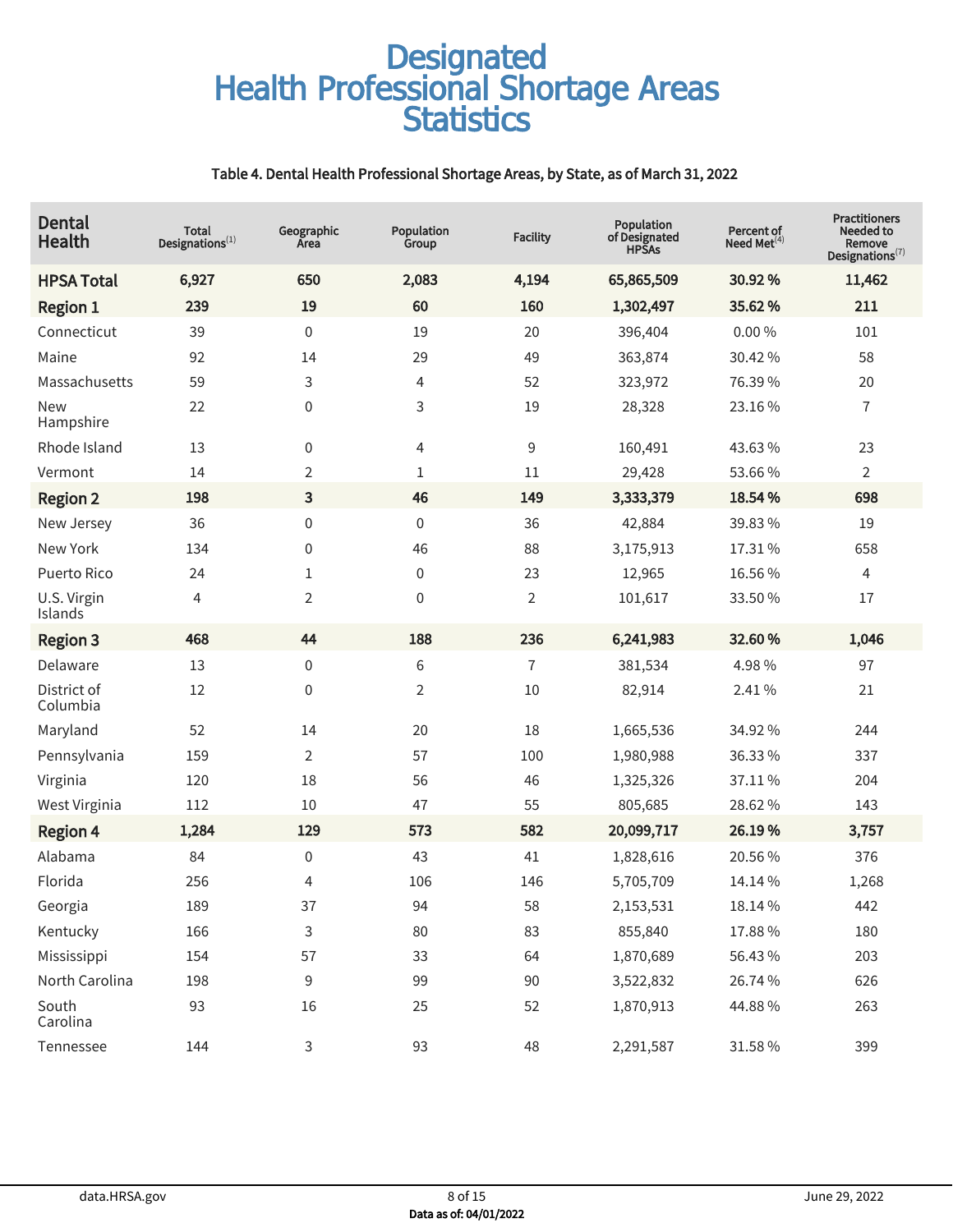| <b>Dental</b><br><b>Health</b> | <b>Total</b><br>Designations $^{(1)}$ | Geographic<br>Area | Population<br>Group | <b>Facility</b> | Population<br>of Designated<br><b>HPŠAs</b> | Percent of<br>Need Met $^{(4)}$ | <b>Practitioners</b><br>Needed to<br>Remove<br>$\mathsf{Designations}^{(7)}$ |
|--------------------------------|---------------------------------------|--------------------|---------------------|-----------------|---------------------------------------------|---------------------------------|------------------------------------------------------------------------------|
| <b>Region 5</b>                | 1,103                                 | 29                 | 419                 | 655             | 10,147,125                                  | 30.13%                          | 1,825                                                                        |
| Illinois                       | 245                                   | 8                  | 99                  | 138             | 2,741,664                                   | 28.41%                          | 500                                                                          |
| Indiana                        | 104                                   | $\mathbf{1}$       | 53                  | 50              | 1,287,312                                   | 32.65 %                         | 224                                                                          |
| Michigan                       | 251                                   | 0                  | 63                  | 188             | 1,513,245                                   | 26.35 %                         | 289                                                                          |
| Minnesota                      | 197                                   | 15                 | 67                  | 115             | 1,062,874                                   | 39.30 %                         | 161                                                                          |
| Ohio                           | 170                                   | 4                  | 74                  | 92              | 2,018,103                                   | 27.45 %                         | 385                                                                          |
| Wisconsin                      | 136                                   | $\mathbf{1}$       | 63                  | 72              | 1,523,927                                   | 32.24 %                         | 266                                                                          |
| <b>Region 6</b>                | 864                                   | 180                | 226                 | 458             | 8,264,169                                   | 39.88%                          | 1,267                                                                        |
| Arkansas                       | 99                                    | 5                  | 54                  | 40              | 600,621                                     | 36.23%                          | 107                                                                          |
| Louisiana                      | 164                                   | 33                 | 39                  | 92              | 2,263,273                                   | 50.06%                          | 281                                                                          |
| <b>New Mexico</b>              | 113                                   | 25                 | 20                  | 68              | 1,187,842                                   | 23.72%                          | 223                                                                          |
| Oklahoma                       | 175                                   | 6                  | 67                  | 102             | 1,073,200                                   | 34.75 %                         | 180                                                                          |
| Texas                          | 313                                   | 111                | 46                  | 156             | 3,139,233                                   | 41.18%                          | 476                                                                          |
| <b>Region 7</b>                | 706                                   | 43                 | 187                 | 476             | 2,674,729                                   | 20.53%                          | 519                                                                          |
| lowa                           | 133                                   | 8                  | 46                  | 79              | 382,528                                     | 31.83%                          | 65                                                                           |
| Kansas                         | 177                                   | 24                 | 55                  | 98              | 590,331                                     | 38.55 %                         | 82                                                                           |
| Missouri                       | 320                                   | 11                 | 85                  | 224             | 1,700,308                                   | 11.93%                          | 372                                                                          |
| Nebraska                       | 76                                    | $\mathbf 0$        | $\mathbf{1}$        | 75              | 1,562                                       | 0.00%                           | 0                                                                            |
| <b>Region 8</b>                | 479                                   | 93                 | 121                 | 265             | 2,640,487                                   | 48.32%                          | 329                                                                          |
| Colorado                       | 100                                   | 22                 | 30                  | 48              | 1,133,515                                   | 49.88%                          | 137                                                                          |
| Montana                        | 131                                   | 13                 | 36                  | 82              | 381,225                                     | 40.66%                          | 54                                                                           |
| North Dakota                   | 66                                    | 23                 | 3                   | 40              | 122,987                                     | 50.10 %                         | 12                                                                           |
| South Dakota                   | 88                                    | 26                 | 23                  | 39              | 246,126                                     | 32.56 %                         | 41                                                                           |
| Utah                           | 63                                    | 5                  | 24                  | 34              | 707,273                                     | 56.10%                          | 77                                                                           |
| Wyoming                        | 31                                    | 4                  | 5                   | 22              | 49,361                                      | 31.78%                          | 8                                                                            |
| <b>Region 9</b>                | 843                                   | 70                 | 141                 | 632             | 6,054,948                                   | 28.90%                          | 1,081                                                                        |
| Arizona                        | 218                                   | 41                 | 52                  | 125             | 2,369,432                                   | 30.51 %                         | 406                                                                          |
| California                     | 503                                   | 14                 | 64                  | 425             | 2,033,019                                   | 28.27%                          | 368                                                                          |
| Hawaii                         | 33                                    | 0                  | 5                   | 28              | 266,331                                     | 43.37 %                         | 40                                                                           |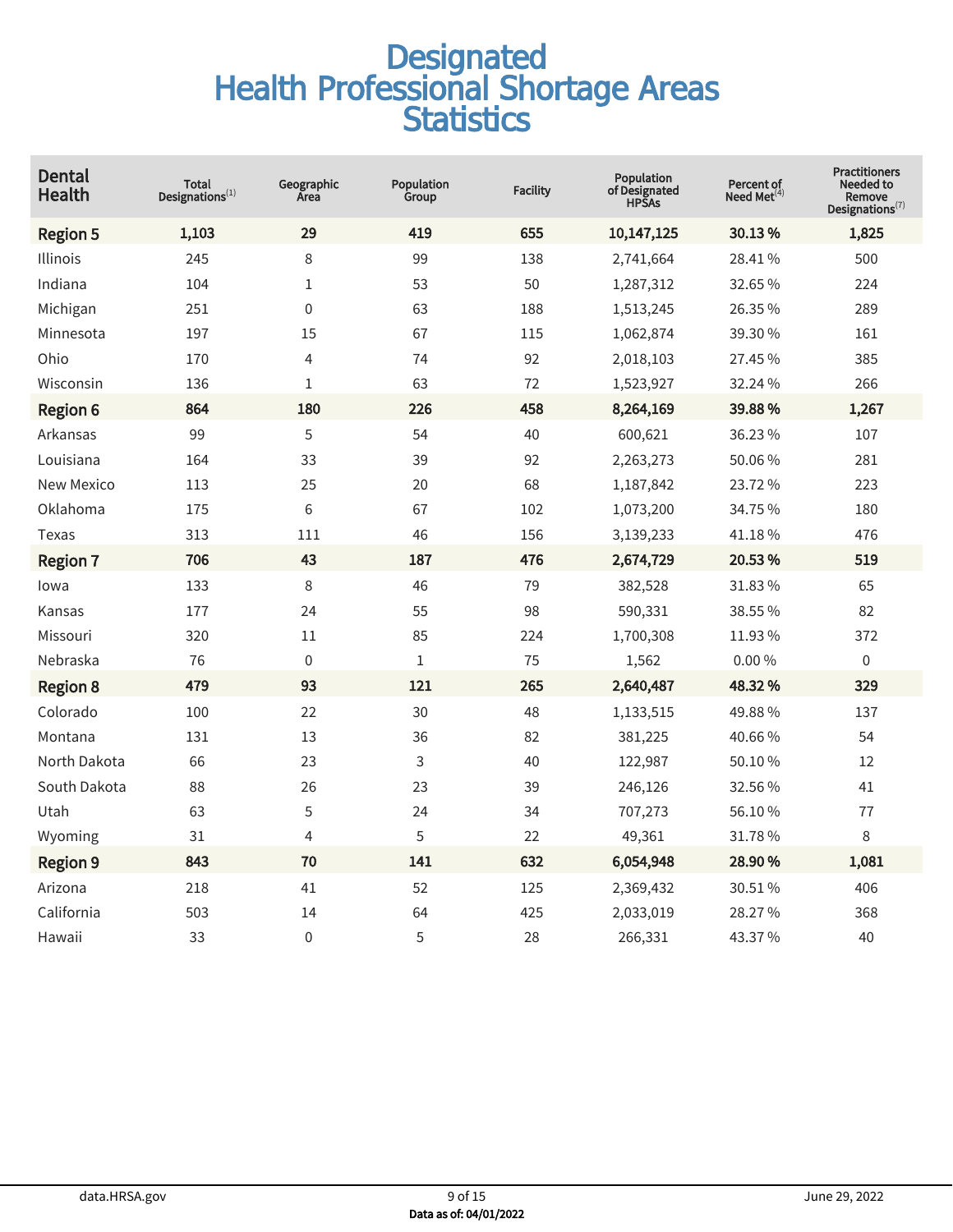| <b>Dental</b><br><b>Health</b>       | <b>Total</b><br>Designations $^{(1)}$ | Geographic<br>Area | Population<br>Group | <b>Facility</b> | Population<br>of Designated<br><b>HPSAs</b> | Percent of<br>Need Met $(4)$ | <b>Practitioners</b><br>Needed to<br>Remove<br>Designations $^{(7)}$ |
|--------------------------------------|---------------------------------------|--------------------|---------------------|-----------------|---------------------------------------------|------------------------------|----------------------------------------------------------------------|
| Nevada                               | 69                                    | $\overline{7}$     | 19                  | 43              | 1,040,921                                   | 30.36%                       | 188                                                                  |
| American<br>Samoa                    | $\overline{2}$                        | 1                  | $\boldsymbol{0}$    | $\mathbf 1$     | 55,009                                      | $0.00\%$                     | 14                                                                   |
| Federated<br>States of<br>Micronesia | 8                                     | 4                  | $\boldsymbol{0}$    | 4               | 91,491                                      | 0.00%                        | 23                                                                   |
| Guam                                 | $\overline{4}$                        | $\mathbf 0$        | $1\,$               | 3               | 71,790                                      | 4.85 %                       | 18                                                                   |
| Marshall<br>Islands                  | $\overline{2}$                        | $\mathbf 1$        | $\mathbf 0$         | $\mathbf 1$     | 53,158                                      | 0.00%                        | 11                                                                   |
| Northern<br>Mariana<br>Islands       | $\overline{2}$                        | $\mathbf{1}$       | $\boldsymbol{0}$    | $\mathbf 1$     | 53,890                                      | 22.26%                       | 8                                                                    |
| Republic of<br>Palau                 | $\overline{2}$                        | $\mathbf{1}$       | $\mathbf 0$         | $\mathbf{1}$    | 19,907                                      | 0.00%                        | 5                                                                    |
| <b>Region 10</b>                     | 743                                   | 40                 | 122                 | 581             | 5,106,475                                   | 40.82%                       | 729                                                                  |
| Alaska                               | 308                                   | 13                 | $\overline{2}$      | 293             | 170,797                                     | 27.11%                       | 31                                                                   |
| Idaho                                | 99                                    | 6                  | 39                  | 54              | 512,766                                     | 48.04%                       | 67                                                                   |
| Oregon                               | 151                                   | $\mathbf 0$        | 47                  | 104             | 1,705,051                                   | 31.95 %                      | 288                                                                  |
| Washington                           | 185                                   | 21                 | 34                  | 130             | 2,717,861                                   | 46.18%                       | 343                                                                  |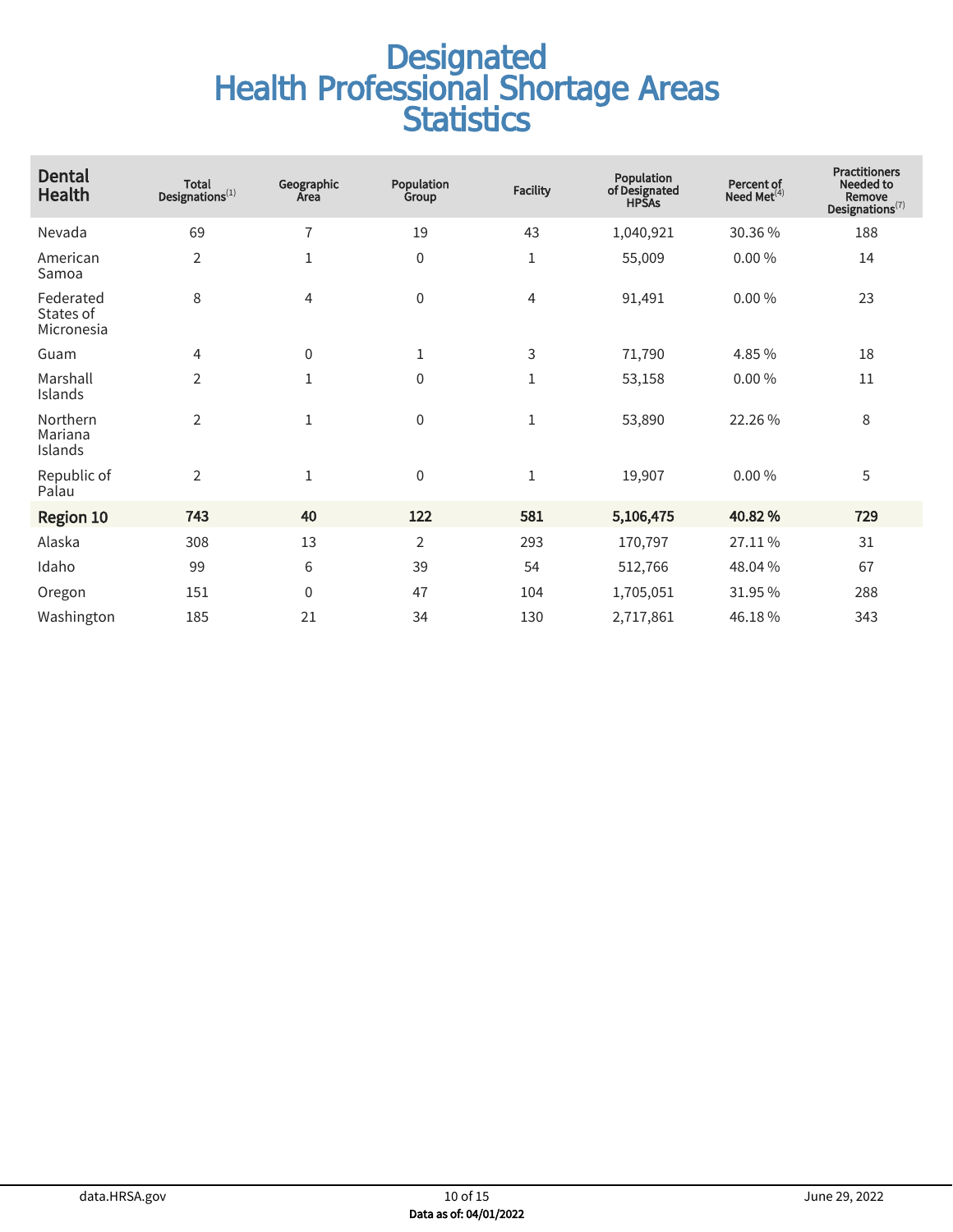#### Table 5. Mental Health Care Health Professional Shortage Areas, by State, as of March 31, 2022

| <b>Mental</b><br>Health<br>Care | Total<br>Designations $^{(1)}$ | Geographic<br>Area | Population<br>Group | <b>Facility</b> | Population<br>of Designated<br><b>HPSAs</b> | Percent of<br>Need Met $(5)$ | <b>Practitioners</b><br>Needed to<br>Remove<br>Designations <sup>(8)</sup> |
|---------------------------------|--------------------------------|--------------------|---------------------|-----------------|---------------------------------------------|------------------------------|----------------------------------------------------------------------------|
| <b>HPSA Total</b>               | 6,222                          | 1,170              | 710                 | 4,342           | 148, 184, 108                               | 28.00%                       | 7,420                                                                      |
| <b>Region 1</b>                 | 212                            | 26                 | 20                  | 166             | 2,785,802                                   | 28.56%                       | 146                                                                        |
| Connecticut                     | 42                             | 3                  | 11                  | 28              | 1,541,208                                   | 18.70%                       | 83                                                                         |
| Maine                           | 66                             | 15                 | 2                   | 49              | 358,482                                     | 20.78%                       | 29                                                                         |
| Massachusetts                   | 57                             | 1                  | 6                   | 50              | 307,807                                     | 33.04 %                      | 19                                                                         |
| <b>New</b><br>Hampshire         | 24                             | 5                  | 0                   | 19              | 183,008                                     | 50.73%                       | 5                                                                          |
| Rhode Island                    | 12                             | 2                  | 1                   | 9               | 395,297                                     | 62.91%                       | $10\,$                                                                     |
| Vermont                         | 11                             | 0                  | 0                   | 11              |                                             |                              |                                                                            |
| <b>Region 2</b>                 | 267                            | 14                 | 62                  | 191             | 5,974,819                                   | 26.59%                       | 396                                                                        |
| New Jersey                      | 36                             | $\boldsymbol{0}$   | $\boldsymbol{0}$    | 36              | 42,900                                      | 68.18%                       | 15                                                                         |
| New York                        | 182                            | 11                 | 48                  | 123             | 4,169,792                                   | 23.03%                       | 276                                                                        |
| Puerto Rico                     | 45                             | 1                  | 14                  | 30              | 1,661,985                                   | 15.83 %                      | 96                                                                         |
| U.S. Virgin<br>Islands          | $\overline{4}$                 | 2                  | $\boldsymbol{0}$    | $\overline{2}$  | 100,142                                     | 61.36%                       | 9                                                                          |
| <b>Region 3</b>                 | 411                            | 60                 | 98                  | 253             | 7,431,880                                   | 31.34 %                      | 448                                                                        |
| Delaware                        | 13                             | 0                  | 5                   | 8               | 289,347                                     | 11.59%                       | 25                                                                         |
| District of<br>Columbia         | 10                             | 1                  | $\boldsymbol{0}$    | 9               | 152,472                                     | 71.89%                       | 3                                                                          |
| Maryland                        | 56                             | 11                 | 23                  | 22              | 1,560,293                                   | 19.40 %                      | 93                                                                         |
| Pennsylvania                    | 130                            | 26                 | 5                   | 99              | 1,938,502                                   | 38.43%                       | 114                                                                        |
| Virginia                        | 96                             | 12                 | 28                  | 56              | 2,703,894                                   | 42.01%                       | 123                                                                        |
| West Virginia                   | 106                            | 10                 | 37                  | 59              | 787,372                                     | 13.04 %                      | 90                                                                         |
| <b>Region 4</b>                 | 915                            | 138                | 182                 | 595             | 32,673,474                                  | 26.78%                       | 1,765                                                                      |
| Alabama                         | 63                             | 14                 | 9                   | 40              | 3,226,764                                   | 22.71%                       | 174                                                                        |
| Florida                         | 216                            | 24                 | 44                  | 148             | 7,765,667                                   | 20.01%                       | 450                                                                        |
| Georgia                         | 93                             | 22                 | $11\,$              | 60              | 6,036,628                                   | 43.41%                       | 215                                                                        |
| Kentucky                        | 120                            | 23                 | 14                  | 83              | 3,425,397                                   | 23.57 %                      | 193                                                                        |
| Mississippi                     | 83                             | 16                 | $\boldsymbol{0}$    | 67              | 3,183,507                                   | 39.80 %                      | 185                                                                        |
| North Carolina                  | 198                            | 25                 | 76                  | 97              | 3,607,900                                   | 13.23 %                      | 202                                                                        |
| South<br>Carolina               | 72                             | 5                  | 13                  | 54              | 2,271,780                                   | 33.72%                       | 106                                                                        |
| Tennessee                       | $70\,$                         | 9                  | 15                  | 46              | 3,155,831                                   | 17.39 %                      | 240                                                                        |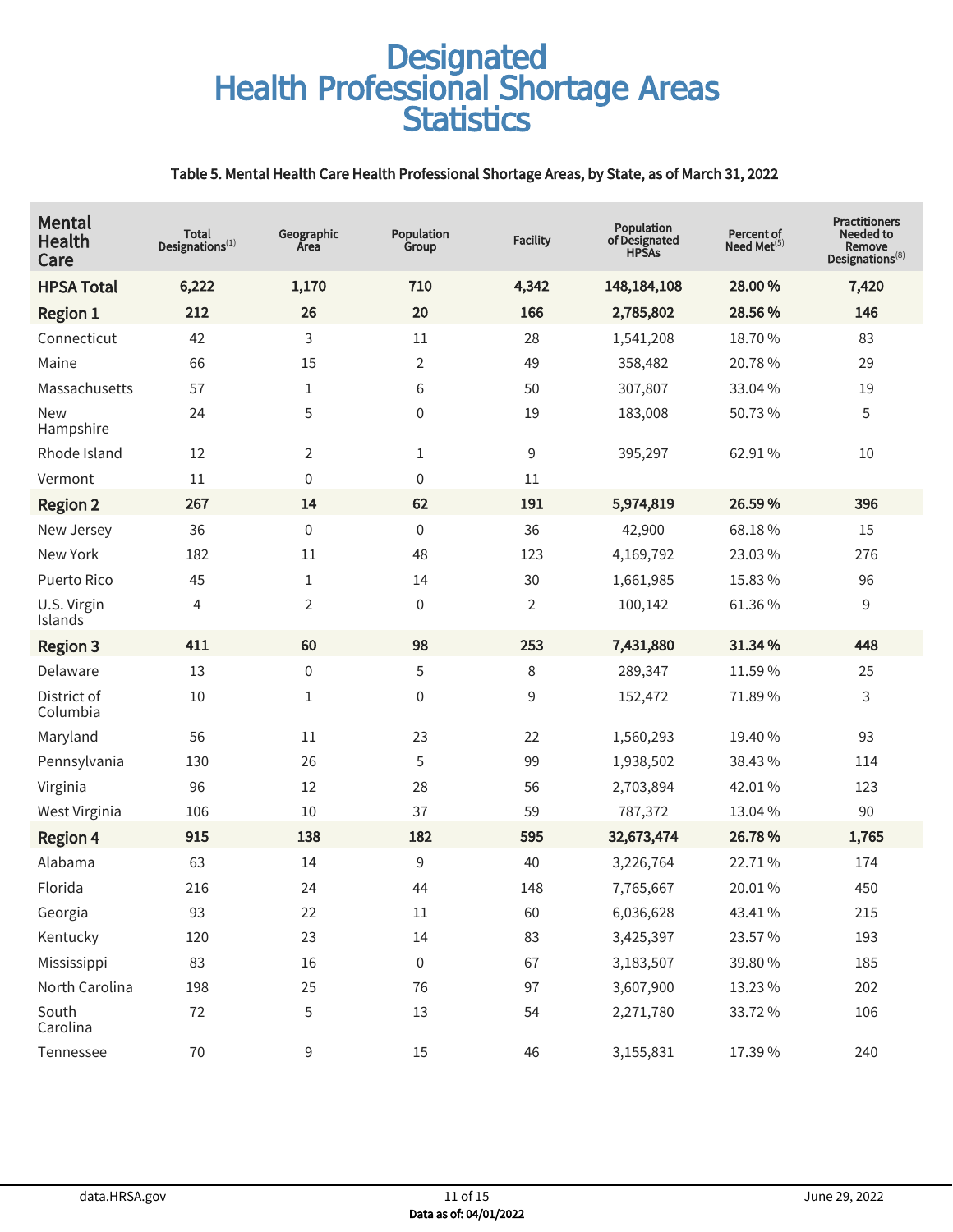| <b>Mental</b><br>Health<br>Care | Total<br>Designations $^{(1)}$ | Geographic<br>Area | Population<br>Group | <b>Facility</b> | Population<br>of Designated<br><b>HPSAs</b> | Percent of<br>Need Met $^{(5)}$ | <b>Practitioners</b><br><b>Needed to</b><br>Remove<br>Designations <sup>(8)</sup> |
|---------------------------------|--------------------------------|--------------------|---------------------|-----------------|---------------------------------------------|---------------------------------|-----------------------------------------------------------------------------------|
| <b>Region 5</b>                 | 971                            | 232                | 74                  | 665             | 30,588,477                                  | 29.37%                          | 1,343                                                                             |
| Illinois                        | 219                            | 66                 | 13                  | 140             | 9,818,575                                   | 21.02%                          | 428                                                                               |
| Indiana                         | 95                             | 34                 | $\mathbf{1}$        | 60              | 6,690,745                                   | 31.19%                          | 288                                                                               |
| Michigan                        | 261                            | 52                 | 25                  | 184             | 5,174,263                                   | 32.79%                          | 224                                                                               |
| Minnesota                       | 130                            | 9                  | 10                  | 111             | 2,414,871                                   | 27.32 %                         | 105                                                                               |
| Ohio                            | 127                            | 23                 | 10                  | 94              | 3,745,180                                   | 32.45 %                         | 182                                                                               |
| Wisconsin                       | 139                            | 48                 | 15                  | 76              | 2,744,843                                   | 39.68%                          | 116                                                                               |
| <b>Region 6</b>                 | 865                            | 292                | 107                 | 466             | 24,239,479                                  | 30.53%                          | 1,123                                                                             |
| Arkansas                        | 54                             | 4                  | 11                  | 39              | 1,193,989                                   | 30.28%                          | 69                                                                                |
| Louisiana                       | 163                            | 52                 | 18                  | 93              | 3,625,461                                   | 26.27%                          | 165                                                                               |
| <b>New Mexico</b>               | 95                             | 21                 | 5                   | 69              | 1,619,974                                   | 18.18%                          | 86                                                                                |
| Oklahoma                        | 119                            | 4                  | 13                  | 102             | 2,021,613                                   | 32.48%                          | 97                                                                                |
| Texas                           | 434                            | 211                | 60                  | 163             | 15,778,442                                  | 32.42 %                         | 706                                                                               |
| <b>Region 7</b>                 | 554                            | 47                 | 23                  | 484             | 6,397,263                                   | 26.71%                          | 289                                                                               |
| lowa                            | 97                             | 18                 | $\mathbf 1$         | 78              | 1,988,106                                   | 39.94 %                         | 64                                                                                |
| Kansas                          | 123                            | 19                 | $\overline{2}$      | 102             | 1,357,196                                   | 29.02 %                         | 56                                                                                |
| Missouri                        | 254                            | 5                  | 20                  | 229             | 2,000,070                                   | 9.72%                           | 142                                                                               |
| Nebraska                        | 80                             | 5                  | $\mathbf 0$         | 75              | 1,051,891                                   | 47.91%                          | 27                                                                                |
| <b>Region 8</b>                 | 396                            | 102                | 18                  | 276             | 8,607,206                                   | 38.72%                          | 357                                                                               |
| Colorado                        | 66                             | 10                 | 6                   | 50              | 2,898,698                                   | 34.69%                          | 126                                                                               |
| Montana                         | 120                            | 29                 | 8                   | 83              | 987,916                                     | 26.70%                          | 71                                                                                |
| North Dakota                    | 71                             | 26                 | $\boldsymbol{0}$    | 45              | 308,077                                     | 18.90 %                         | 16                                                                                |
| South Dakota                    | 61                             | 16                 | 3                   | 42              | 791,497                                     | 26.39%                          | 38                                                                                |
| Utah                            | 50                             | 15                 | $\mathbf{1}$        | 34              | 2,921,306                                   | 55.14%                          | 78                                                                                |
| Wyoming                         | 28                             | 6                  | $\boldsymbol{0}$    | 22              | 699,712                                     | 41.22%                          | 28                                                                                |
| <b>Region 9</b>                 | 933                            | 181                | 93                  | 659             | 21,369,968                                  | 21.97%                          | 1,194                                                                             |
| Arizona                         | 229                            | 65                 | 31                  | 133             | 3,449,527                                   | 10.48%                          | 217                                                                               |
| California                      | 591                            | 93                 | 54                  | 444             | 12,956,767                                  | 24.06%                          | 668                                                                               |
| Hawaii                          | 32                             | $\overline{2}$     | $\overline{2}$      | 28              | 496,032                                     | 14.22 %                         | 28                                                                                |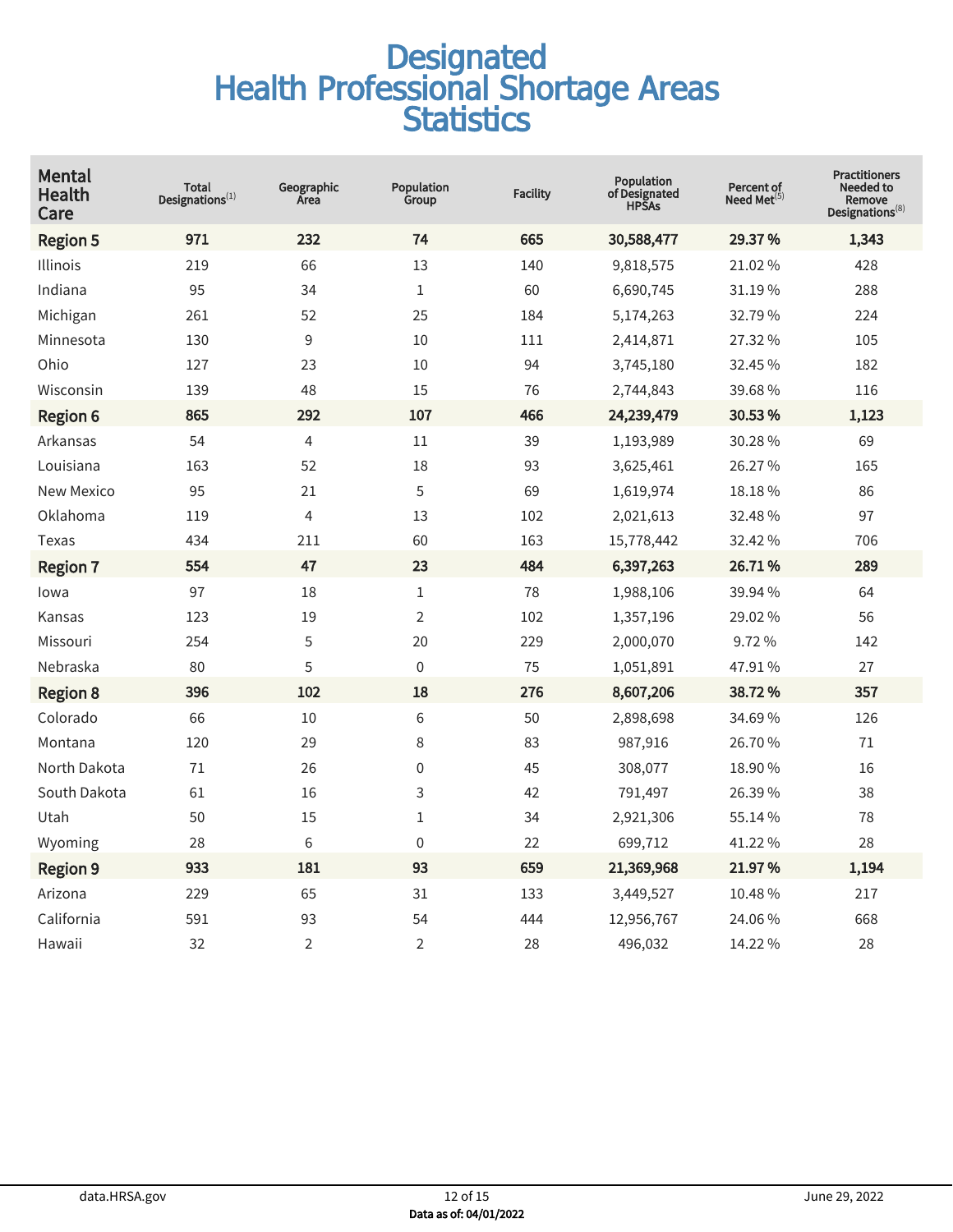| <b>Mental</b><br>Health<br>Care      | <b>Total</b><br>Designations $^{(1)}$ | Geographic<br>Area | Population<br>Group | <b>Facility</b> | Population<br>of Designated<br><b>HPSAs</b> | Percent of<br>Need Met $(5)$ | <b>Practitioners</b><br>Needed to<br>Remove<br>Designations <sup>(8)</sup> |
|--------------------------------------|---------------------------------------|--------------------|---------------------|-----------------|---------------------------------------------|------------------------------|----------------------------------------------------------------------------|
| Nevada                               | 61                                    | 13                 | 5                   | 43              | 4,012,818                                   | 28.62%                       | 235                                                                        |
| American<br>Samoa                    | $\overline{2}$                        | 1                  | $\mathbf 0$         | $\mathbf{1}$    | 55,009                                      | $0.00\%$                     | 12                                                                         |
| Federated<br>States of<br>Micronesia | 8                                     | 4                  | $\mathbf 0$         | 4               | 100,997                                     | $0.00\%$                     | 17                                                                         |
| Guam                                 | 4                                     | 0                  | $\mathbf 1$         | 3               | 71,863                                      | $0.00\%$                     | 5                                                                          |
| Marshall<br>Islands                  | $\overline{2}$                        | 1                  | $\mathbf 0$         | 1               | 153,158                                     | $0.00\%$                     | 8                                                                          |
| Northern<br>Mariana<br>Islands       | $\overline{2}$                        | 1                  | $\boldsymbol{0}$    | 1               | 53,890                                      | $0.00\%$                     | 3                                                                          |
| Republic of<br>Palau                 | $\overline{2}$                        | $\mathbf{1}$       | $\mathbf 0$         | $\mathbf{1}$    | 19,907                                      | $0.00\%$                     | $\mathbf{1}$                                                               |
| Region 10                            | 698                                   | 78                 | 33                  | 587             | 8,115,740                                   | 24.46%                       | 359                                                                        |
| Alaska                               | 316                                   | 18                 | 5                   | 293             | 398,711                                     | 18.12%                       | 17                                                                         |
| Idaho                                | 69                                    | 10                 | 3                   | 56              | 2,211,779                                   | 30.70%                       | 81                                                                         |
| Oregon                               | 136                                   | 13                 | 17                  | 106             | 2,392,009                                   | 29.36%                       | 114                                                                        |
| Washington                           | 177                                   | 37                 | 8                   | 132             | 3,113,241                                   | 16.87%                       | 147                                                                        |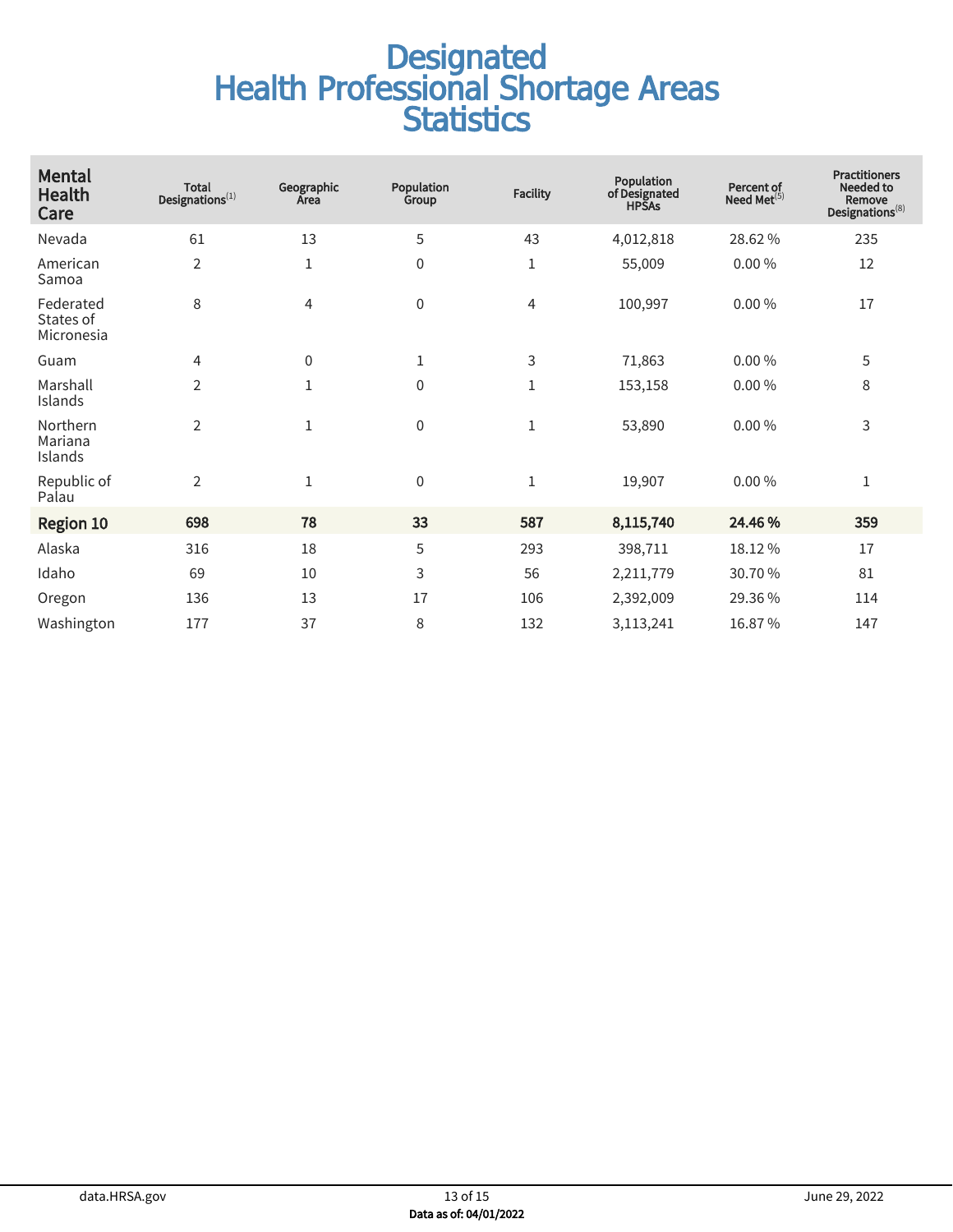#### Endnotes

- (1) The number of designations includes HPSAs that are proposed for withdrawal (P) and HPSAs that have no data (N). Designations are not withdrawn until a Federal Register Notice is published, generally once a year on or around July 1.
- (2) The figure reported for the Population of Designated Facility HPSAs for both Primary Care and Dental reflects the number of internees in designated correctional facilities. The figure reported for the Population of Designated Facility HPSAs for Mental Health reflects the number of internees in designated correctional facilities, as well as the average daily inpatient census for state and county mental hospitals designated after September 1, 2015. For reports generated prior to September 1, 2015, the Population of Designated Facility HPSAs for all disciplines included populations served by other public or non-profit facilities. These are facilities that qualify for HPSA designation by demonstrating that even though they are not located in a geographic or population HPSA, they serve the populations of geographic and population HPSAs. As a result, these populations were potentially double counted.
- (3) The figure reported for Percent of Need Met for facility HPSAs includes correctional facilities and state mental hospitals. It excludes facilities not located in a HPSA that are designated based on providing services to the population of a geographic or population HPSA. It also excludes facilities automatically designated based on statute, including health center program grantees, Federally Qualified Health Center Look Alikes, Indian Health Service facilities, and rural health clinics that meet National Health Service Corps (NHSC) site requirements.
- (4) The percent of need met is computed by dividing the number of primary care physicians available to serve the population of the area, group, or facility by the number of primary care physicians that would be necessary to reduce the population to provider ratio below the threshold for designation so that it would eliminate the designation as a primary care HPSA. Federal regulations stipulate that, in order to be considered as having a shortage of providers, a designation must have a populationto-provider ratio that meets or exceeds a certain threshold. For primary care geographic designations, the population to provider ratio must be at least 3,500 to 1. For primary care population designations or geographic designations in areas with unusually high needs, the threshold is 3,000 to 1. For correctional facilities, the threshold is 1,000:1 and takes into account the average length of stay, and whether or not intake examinations are routinely performed.
- (5) The percent of need met is computed by dividing the number of dentists available to serve the population of the area, group, or facility by the number of dentists that would be necessary to reduce the population to provider ratio below the threshold for designation so that it would eliminate the designation as a dental HPSA. Federal regulations stipulate that, in order to be considered as having a shortage of providers, a designation must have a population-to-provider ratio that meets or exceeds a certain threshold. For dental geographic designations, the ratio must be at least 5,000 to 1. For dental population designations or geographic designations in areas with unusually high needs, the threshold is 4,000 to 1. For correctional facilities, the threshold is 1,500:1 and takes into account the average length of stay, and whether or not intake examinations are routinely performed.
- (6) The percent of need met is computed by dividing the number of mental health providers available to serve the population of the area, group, or facility by the number of mental health providers that would be necessary to reduce the population to provider ratio below the threshold for designation so that it would eliminate the designation as a mental health HPSA. Federal regulations stipulate that, in order to be considered as having a shortage of providers, a designation must have a populationto-provider ratio that meets or exceeds a certain threshold. Mental health designations may qualify for designation based on the population to psychiatrist ratio, the population to core mental health provider (psychiatrists, clinical psychologists, clinical social workers, psychiatric nurse specialists, and marriage and family therapists) ratio, or the population to both psychiatrist and core mental health provider ratios. For mental health geographic designations based on the ratio of population to psychiatrist ratio, the designation must have a ratio of 30,000 to 1, while for population designations or geographic designations in areas with unusually high needs, the threshold is 20,000 to 1. For mental health geographic designations based on the ratio of population to core mental health providers, the designation must have a ratio of 9,000 to 1, while for population designations or geographic designations in areas with unusually high needs, the threshold is 6,000 to 1. For mental health geographic designations based on the ratios of both population to psychiatrist and population to core mental health providers, the designation must have ratios of 20,000 to 1 (psychiatrists) and 6,000 to 1 (core mental health providers), while for population designations or geographic designations in areas with unusually high needs, the thresholds are 15,000 to 1 (psychiatrists) and 4,500 to 1 (core mental health providers). For correctional facilities, the threshold is 2,000:1 and takes into account the average length of stay, and whether or not intake examinations are routinely performed. For state mental hospitals, the calculation is based on workload units, which are a function of the average daily inpatient census and the number and type of admissions. For correctional facilities and state mental hospitals, psychiatrists are the only provider type counted.